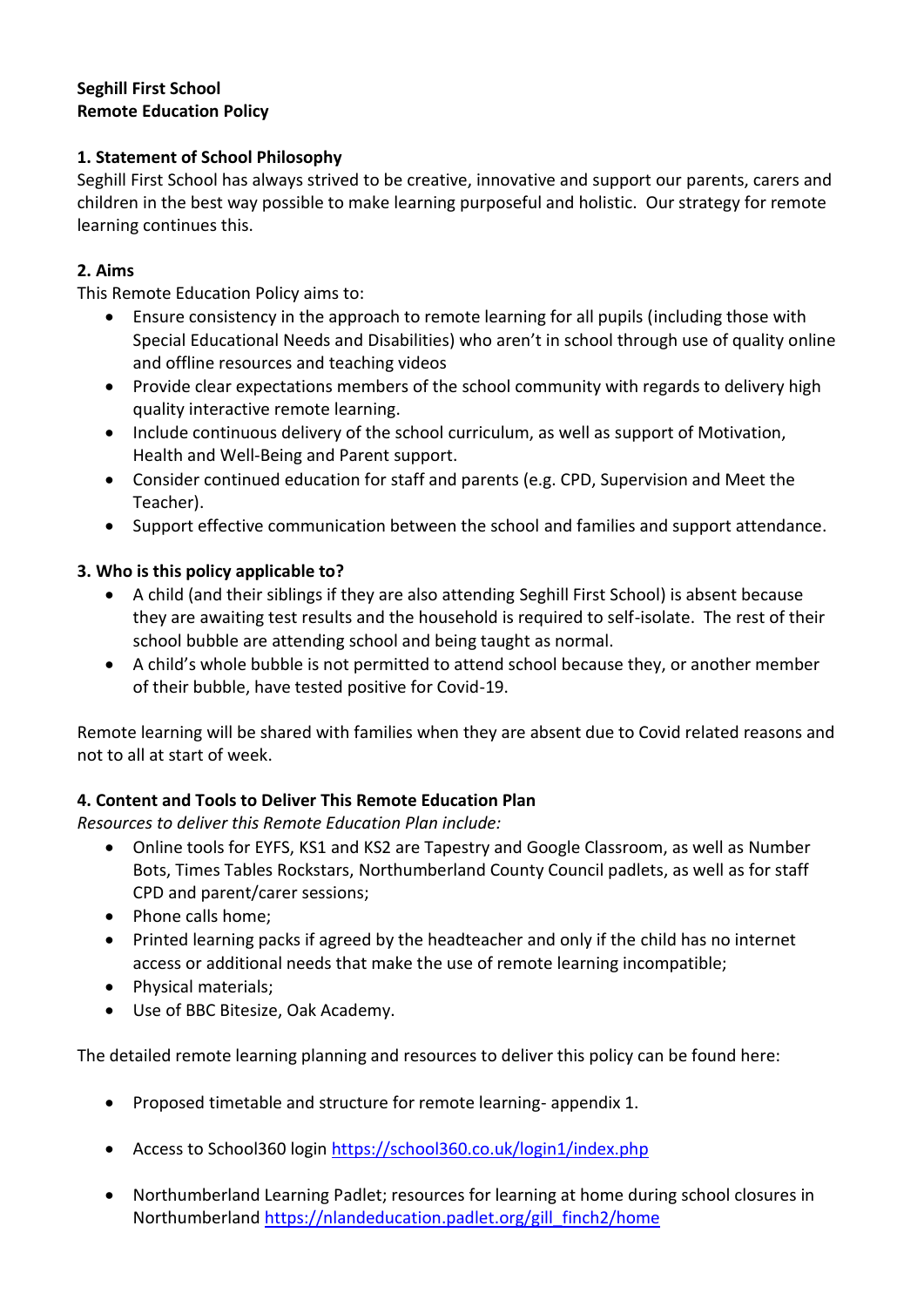- Northumberland Learning Padlet; return to school resources for parents and carers <https://padlet.com/nies1/parentcarerresources>
- Northumberland Learning Padlet; Early Years home learning <https://padlet.com/clairealisonjohnson/ufqivcbbe0ck>
- Teacher Code of Conduct for making telephone calls- appendix 2.
- Acceptable Use Policy Agreement- appendix 3.

#### **5. Home and School Partnership**

Seghill First School is committed to working in close partnership with families and recognises each family is unique and because of this remote learning will look different for different families in order to suit their individual needs.

Seghill First School will provide a refresher online training session and induction for parents on how to use Google Classroom and Seesaw/Classdojo as appropriate and where possible, provide personalised resources.

Where possible, it is beneficial for young people to maintain a regular and familiar routine. Seghill First School would recommend that each 'school day' maintains structure

We would encourage parents to support their children's work, including finding an appropriate place to work and, to the best of their ability, support pupils with work encouraging them to work with good levels of concentration.

Every effort will be made by staff to ensure that work is set promptly. Should accessing work be an issue, parents should contact school promptly and alternative solutions may be available. These will be discussed on case-to-case basis.

All children sign an 'Acceptable Use Policy' at school which includes e-safety rules and this applies when children are working on computers at home.

## **6. Roles and responsibilities**

### **Teachers**

To note: the suggested responsibilities below relate to where a whole class/bubble is isolating and would be reduced when it is fewer children isolating and the majority of the class are in school.

Seghill First School will provide a refresher training session and induction for new staff on how to use Tapestry/Google Classroom.

When providing remote learning, teachers must be available between 9:00am and 3:30pm.

If they are unable to work for any reason during this time, for example due to sickness or caring for a dependent, they should report this using the normal absence procedure.

When providing remote learning, teachers are responsible for: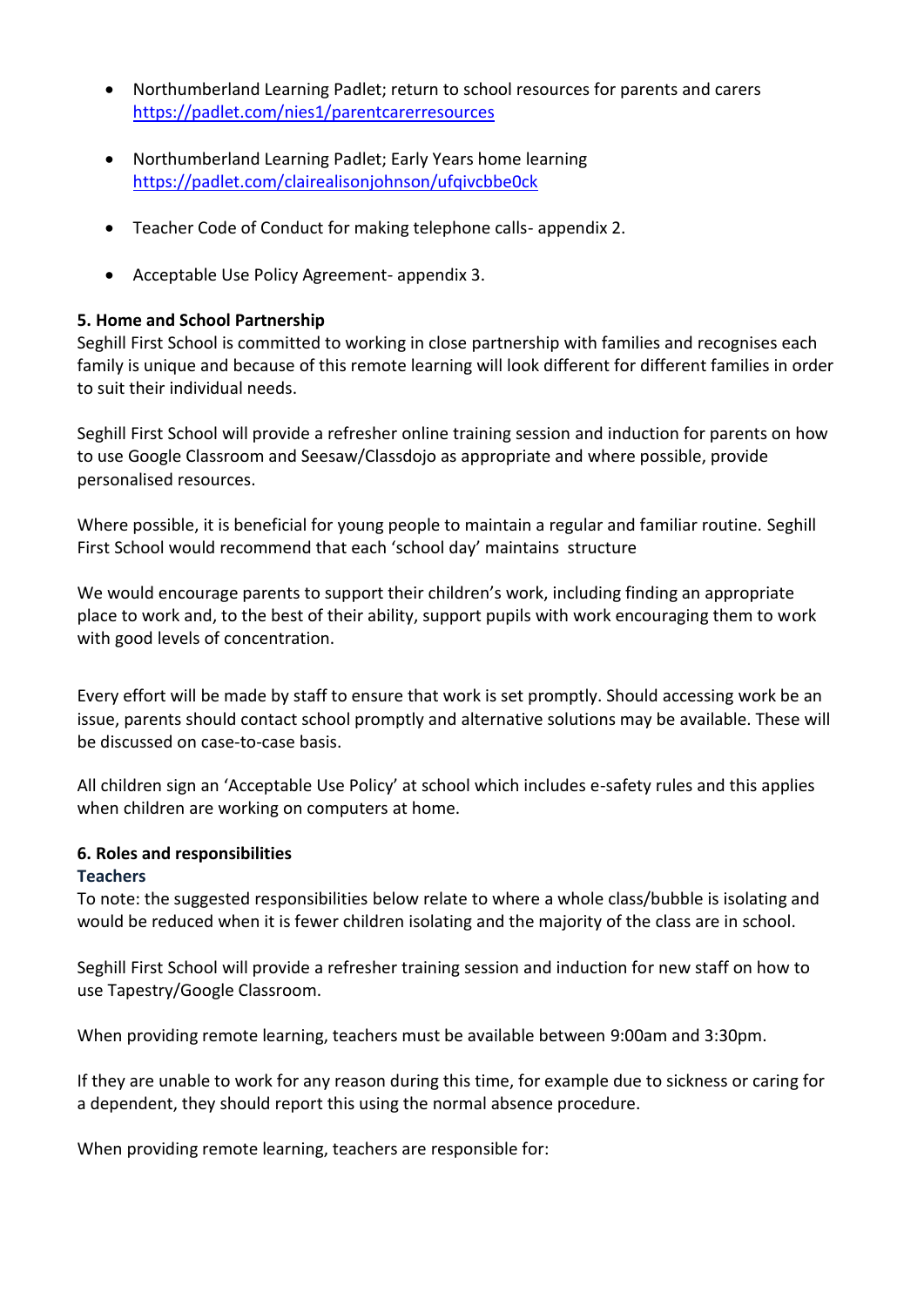### **1. Setting work:**

- Teachers will set work for the pupils in their classes. This is only possible when the whole class is not able to attend and the teacher is also isolating.
- The work set should follow the usual timetable for the class had they been in school, wherever possible.
- Weekly/daily work will be shared by 9:00am.
- Teachers in Nursery and Reception will be setting work on Tapestry.
- Teachers in Years 1 to 4 will be setting *work on Google Classroom.*

### **2. Providing feedback on work:**

Reading, writing and maths work, all completed work submitted by 1pm to be guaranteed teacher response and comments by 9am the following day.

All curriculum tasks submitted by 3.30pm and teachers will comment at the end of the week.

### **3. Keeping in touch with pupils who aren't in school and their parents:**

If there is a concern around the level of engagement of a pupil/s parents should be contacted via phone to access whether school intervention can assist engagement.

All parent/carer emails should come through each teacher's school email address- see appendix 2.

Any complaints or concerns shared by parents or pupils should be reported to the Headteacher. For any safeguarding concerns, refer immediately to the DSL.

There may be some disruption if the teacher becomes unwell when the whole class is isolating. The Headteacher will act swiftly to find a replacement as soon as possible.

### **Teaching Assistants**

Teaching assistants must be available between 9am and 3pm.

If they are unable to work for any reason during this time, for example due to sickness or caring for a dependent, they should report this using the normal absence procedure.

During the school day, teaching assistant must complete tasks as agreed and directed by the class teacher and/or the Headteacher.

#### **Headteacher**

Alongside any teaching responsibilities, the Headteacher is responsible for:

- Co-ordinating the remote learning approach across the school including daily monitoring of engagement.
- Monitoring the effectiveness of remote learning through regular meetings with teachers and subject leaders, reviewing work set or reaching out for feedback from pupils and parents.
- Monitoring the security of remote learning systems, including data protection and safeguarding considerations.

#### **Designated safeguarding lead**

The DSL is responsible for managing and dealing with all safeguarding concerns. For further information, please see the Safeguarding and Child Protection Policy.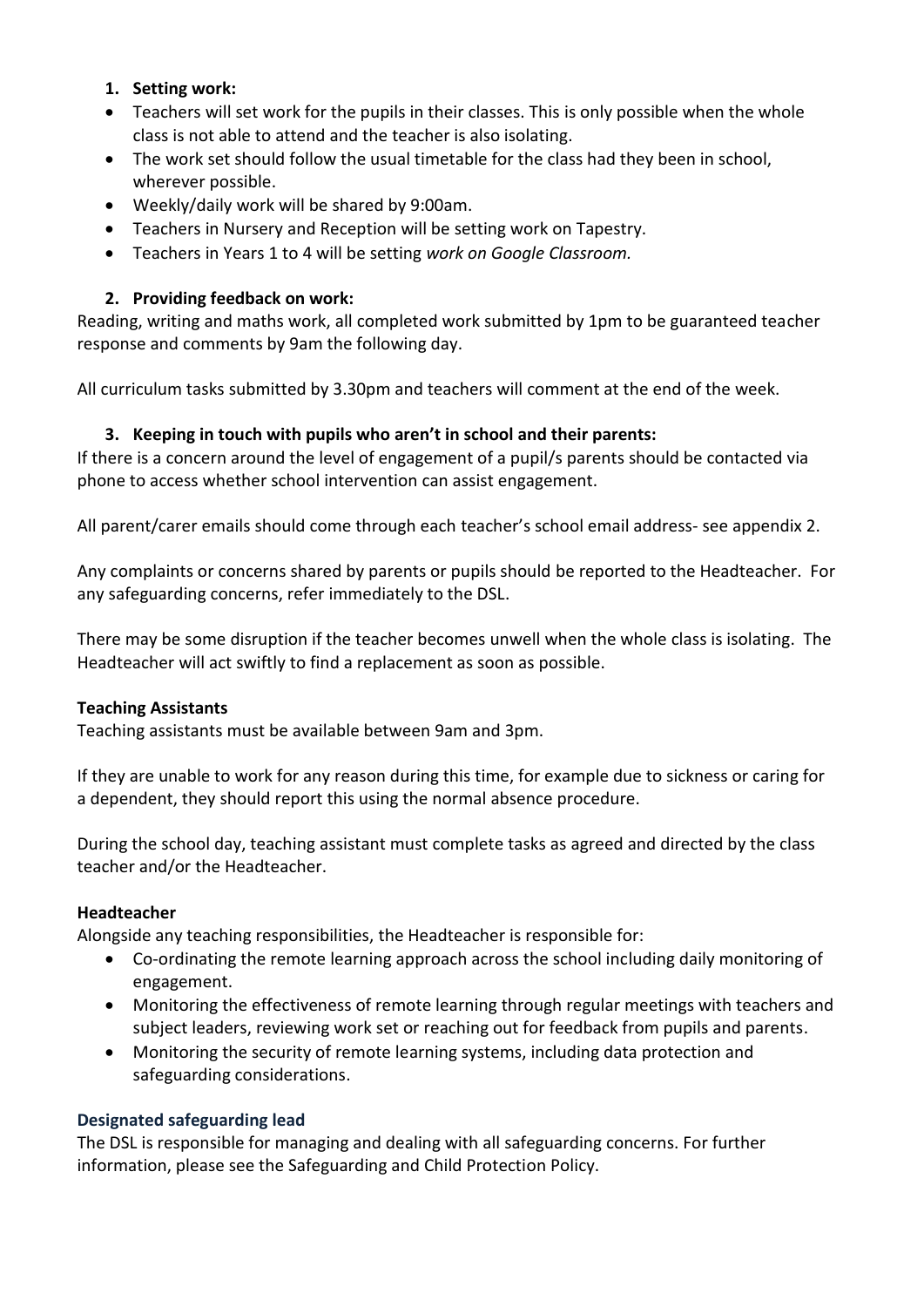### **IT Technician**

IT technician is responsible for:

- Fixing issues with systems used to set and collect work.
- Helping staff with any technical issues they're experiencing.
- Reviewing the security of remote learning systems and flagging any data protection breaches to the data protection officer.
- Assisting pupils and parents with accessing the internet or devices.

### **The SENCO**

The SENCO is responsible for:

- Liaising with the IT technician and class teachers to ensure that the technology used for remote learning is accessible to all pupils and that reasonable adjustments are made where required.
- Ensuring that pupils with EHC plans continue to have their needs met while learning remotely, and liaising with the headteacher and other organisations to make any alternate arrangements for pupils with EHC plans and IHPs.
- Identifying the level of support.

### **The Office Manager**

The Office Manager is responsible for:

- Ensuring value for money when arranging the procurement of equipment or technology.
- Ensuring that the school has adequate insurance to cover all remote working arrangements.
- Ensuring the emails received via the school admin email address and telephone calls are passed to appropriate member of staff in a timely and accurate manner.
- Provide advice to parents about isolation and illness in line with current advice from PHE.
- Ensure parents/carers are well informed by via email, text or letter.

### **Pupils and parents**

Staff can expect pupils learning remotely to:

- Complete work to the deadline set by teachers.
- Seek help if they need it, from teachers.
- Alert teachers if they're not able to complete work.

Staff can expect parents with children learning remotely to:

- Make the school aware if their child is sick or otherwise can't complete work.
- $\bullet$  Seek help from the school if they need it if you know of any resources staff should point parents towards if they're struggling, include those here.
- Be respectful when making any complaints or concerns known to staff.

### **Governing Body**

The governing body is responsible for:

- Monitoring the school's approach to providing remote learning to ensure education remains as high quality as possible.
- Ensuring that staff are certain that remote learning systems are appropriately secure, for both data protection and safeguarding reasons.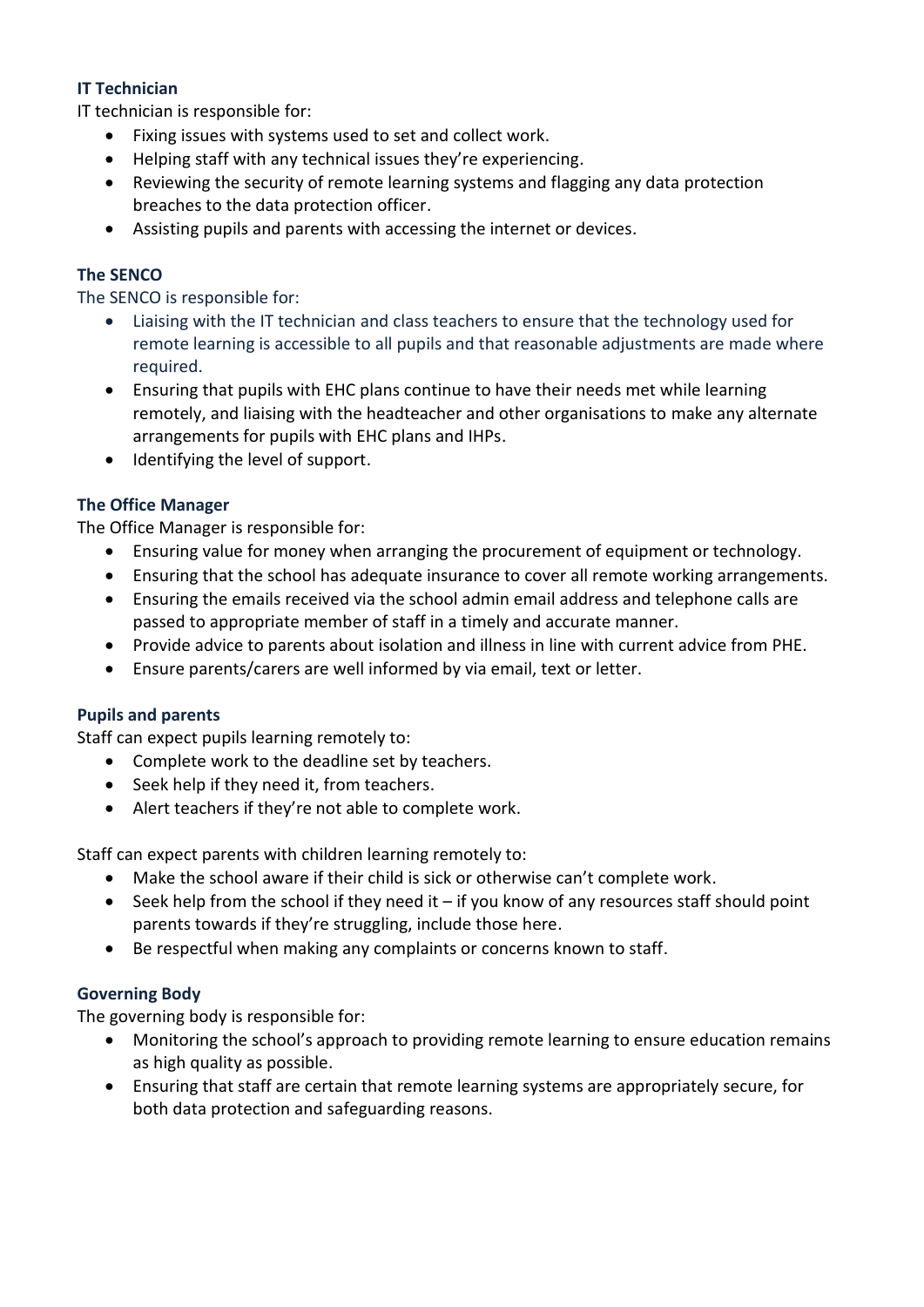#### **7. Links with other policies and development plans**

This policy is linked to our:

- Safeguarding policy;
- Behaviour policy;
- Child protection policy;
- Data protection policy and privacy notices;
- Online safety acceptable use policy;
- Code of Conduct for teachers making telephone calls;
- End User Agreements for Google classroom and Tapestry.

### **8. EYFS**

Activities for Nursery and Reception will be uploaded to Tapestry each morning at 9am. There will be a daily phonics and maths activity as well as a weekly grid of activities. We will aim to have a weekly theme and grid activities will follow this theme whilst also supporting the other areas of learning.

So we know that you have accessed the daily and weekly tasks please can you 'like' the post, and upload onto Tapestry photographs/videos or a brief note of your child completing the activity. The activities will be mostly play-based, using resources that you will have at home.

| <b>Version control</b> |                 |
|------------------------|-----------------|
| Policy adopted         | 12 October 2020 |
| Next review date       | October 2021    |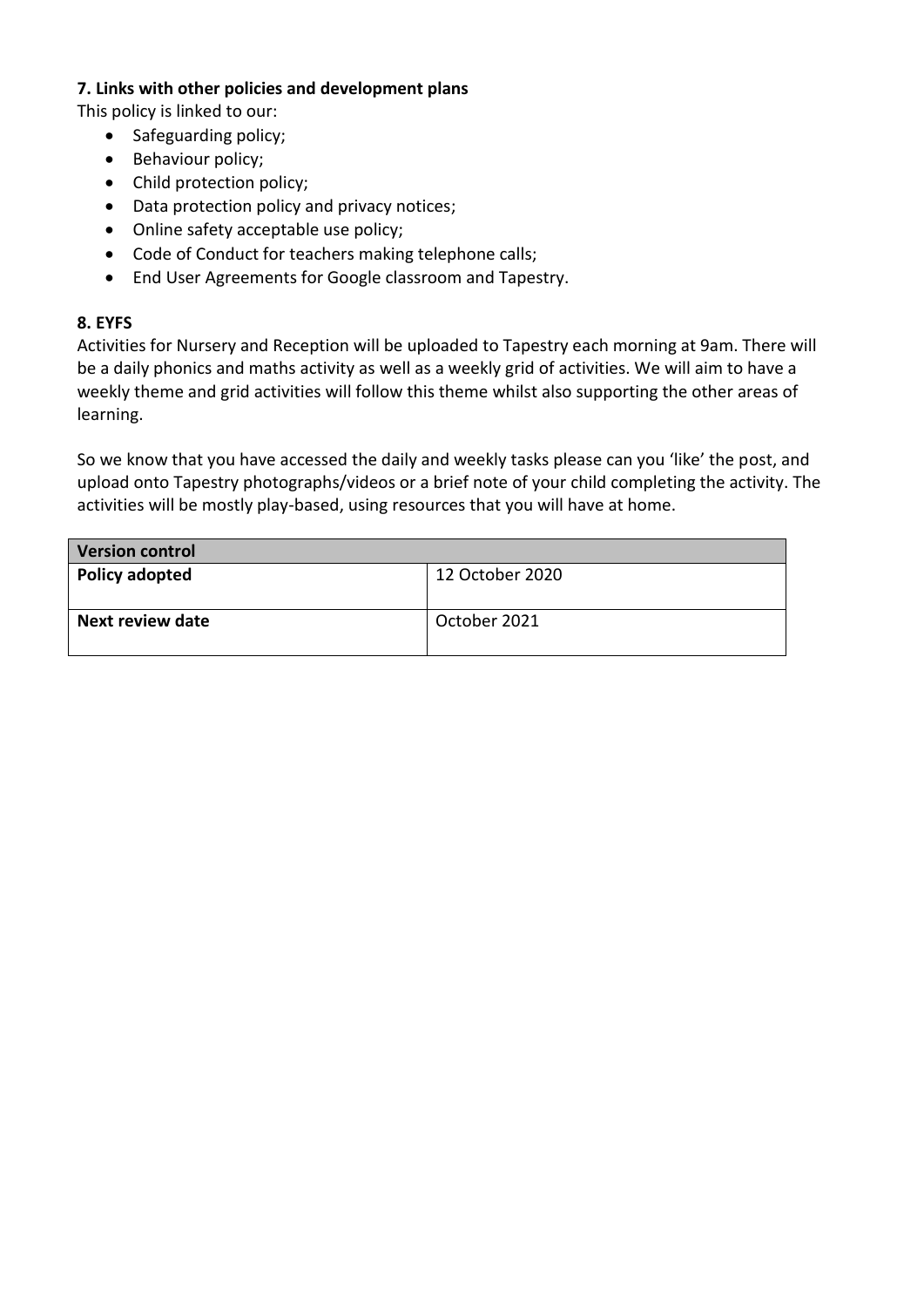#### **Remote Education Policy Appendix**

#### **Timetable for key stages 1 and 2**

| $9:00 - 9:30$       | $9:30 - 10:00$                                    | 10:30 to<br>11:00                             | $11:00 -$<br>11:30 | 11:30 to<br>12:00 | $1:00 - 2:00$                                               | $2:00 - 3:00$                     |
|---------------------|---------------------------------------------------|-----------------------------------------------|--------------------|-------------------|-------------------------------------------------------------|-----------------------------------|
| Read to an<br>adult | Phonics or<br>spelling $/$<br>grammar<br>activity | English<br>activity<br>followed by<br>a break | Number<br>skills   | Maths<br>activity | Select an<br>activity<br>from NLP<br>followed by<br>a break | Select an<br>activity<br>from NLP |

NLP = Northumberland Learning Padlet; resources for learning at home during school closures in Northumberland [https://nlandeducation.padlet.org/gill\\_finch2/home](https://nlandeducation.padlet.org/gill_finch2/home)

#### **Timetable for Reception**

| $9:00 - 9:30$                                              | $9:30 - 10:00$                                    | $10:30$ to          | $11:00 -$        | $11:30$ to        | $1:00 - 2:00$                       | $2:00 - 3:00$                       |
|------------------------------------------------------------|---------------------------------------------------|---------------------|------------------|-------------------|-------------------------------------|-------------------------------------|
|                                                            |                                                   | 11:00               | 11:30            | 12:00             |                                     |                                     |
| Read to an<br>adult or<br>share a<br>book with<br>an adult | Phonics or<br>spelling $/$<br>grammar<br>activity | English<br>activity | Number<br>skills | Maths<br>activity | Select an<br>activity<br>from NLPEY | Select an<br>activity<br>from NLPEY |

Parents / carers should decide when and for how long the breaks should be between each activity listed above.

#### **Timetable for Nursery**

| $9:00 - 9:30$    | $9:30 - 10:00$   | $10:30$ to $11:00$ | $11:00 - 11:30$ | $11:30$ to $12:00$ |
|------------------|------------------|--------------------|-----------------|--------------------|
| Read to an adult | Phonics or       | Select an activity | Number skills   | Select an activity |
| or share a book  | spelling /       | from NLPEY         |                 | from NLPEY         |
| with an adult    | grammar activity |                    |                 |                    |

Parents / carers should decide when and for how long the breaks should be between each activity listed above.

NLPEY = Northumberland Learning Padlet; Early Years home learning <https://padlet.com/clairealisonjohnson/ufqivcbbe0ck>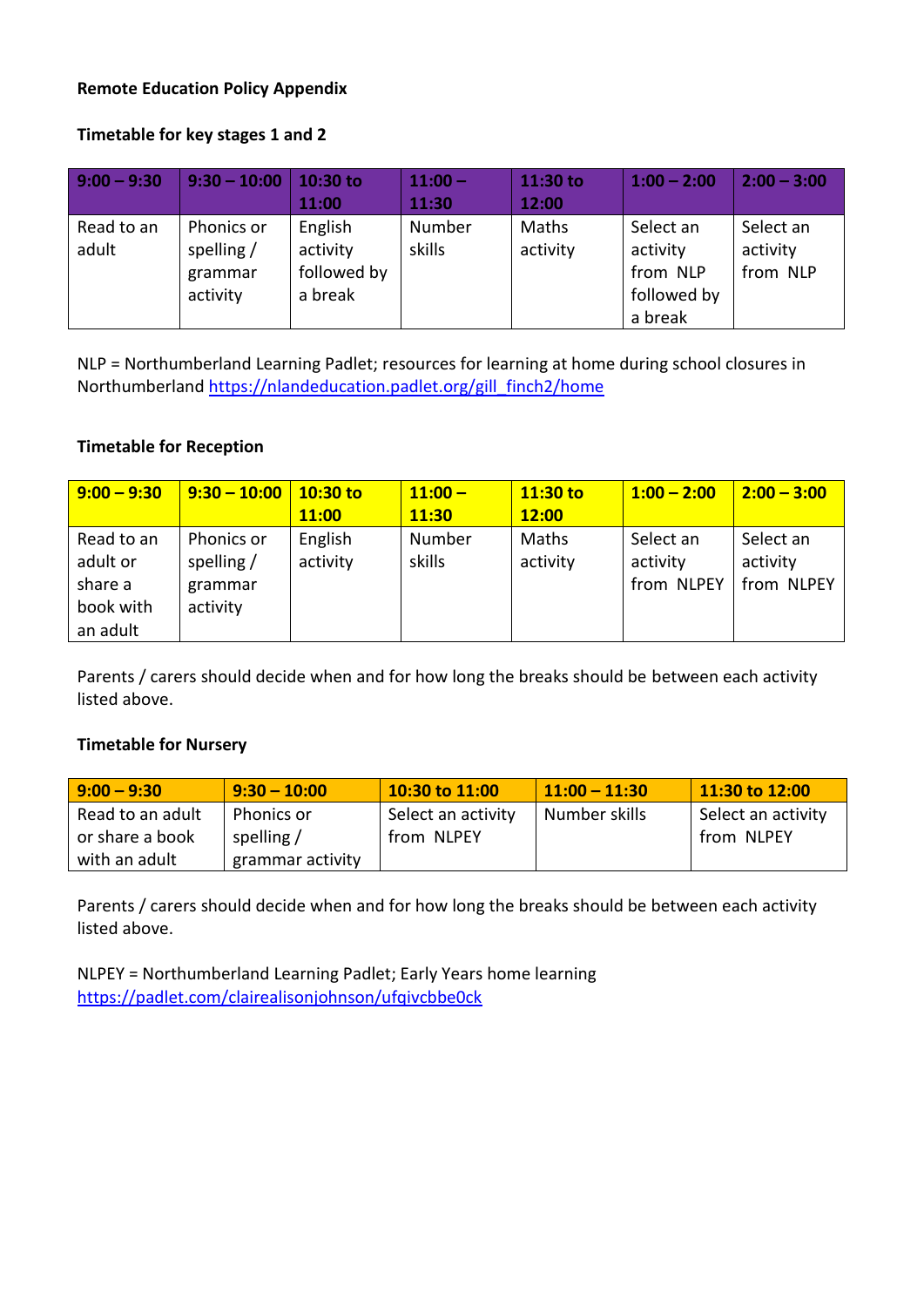#### **Remote Education Policy Appendix 2**

#### **Teacher Code of Conduct for making telephone calls**

- All calls should be made from the school landline. Where this is not possible, please use your own mobile/home number but preface the number called with 141 to ensure your personal phone number is not disclosed to parents/carers;
- Any costs incurred should be itemised and send to Mrs Elliott. School will not reimburse 'free minutes'.
- The headteacher's school mobile is available if a teacher is unable to use their own mobile/home number.
- Any concerns regarding IT should be logged and sent to the computing lead, Mrs Kembrey and copied to the Headteacher;
- Any concerns regarding safeguarding must be report immediately to the DSL, Miss Chappell and copied to Mrs Knowles;
- If physical resources are requested please explore all on-line options first as sharing physical resources increases the risk of infection spreading.
- Children with SEND who cannot access their EHCP targets without resources will have these provided.
- Where a bubble is closed, parents/carers can expect one call every two weeks. If a call is missed, parents should attempt to contact the school and arrange a suitable time for a call back; an email is preferable. This will reduce the time required for teachers to make calls as they should focus on delivering the curriculum and assessing children's work.

#### **School and staff contact details**

School telephone number- 0191 237 0419 School email address [admin@seghill.northumberland.sch.uk](mailto:admin@seghill.northumberland.sch.uk)

| Staff email addresses         |                                |
|-------------------------------|--------------------------------|
| anna.bell1@school360.co.uk    | amanda.lyons@school360.co.uk   |
| sarah.watson1@school360.co.uk | pamela.knowles@school360.co.uk |
| sarah.kembrey@school360.co.uk | hannah.askew@school360.co.uk   |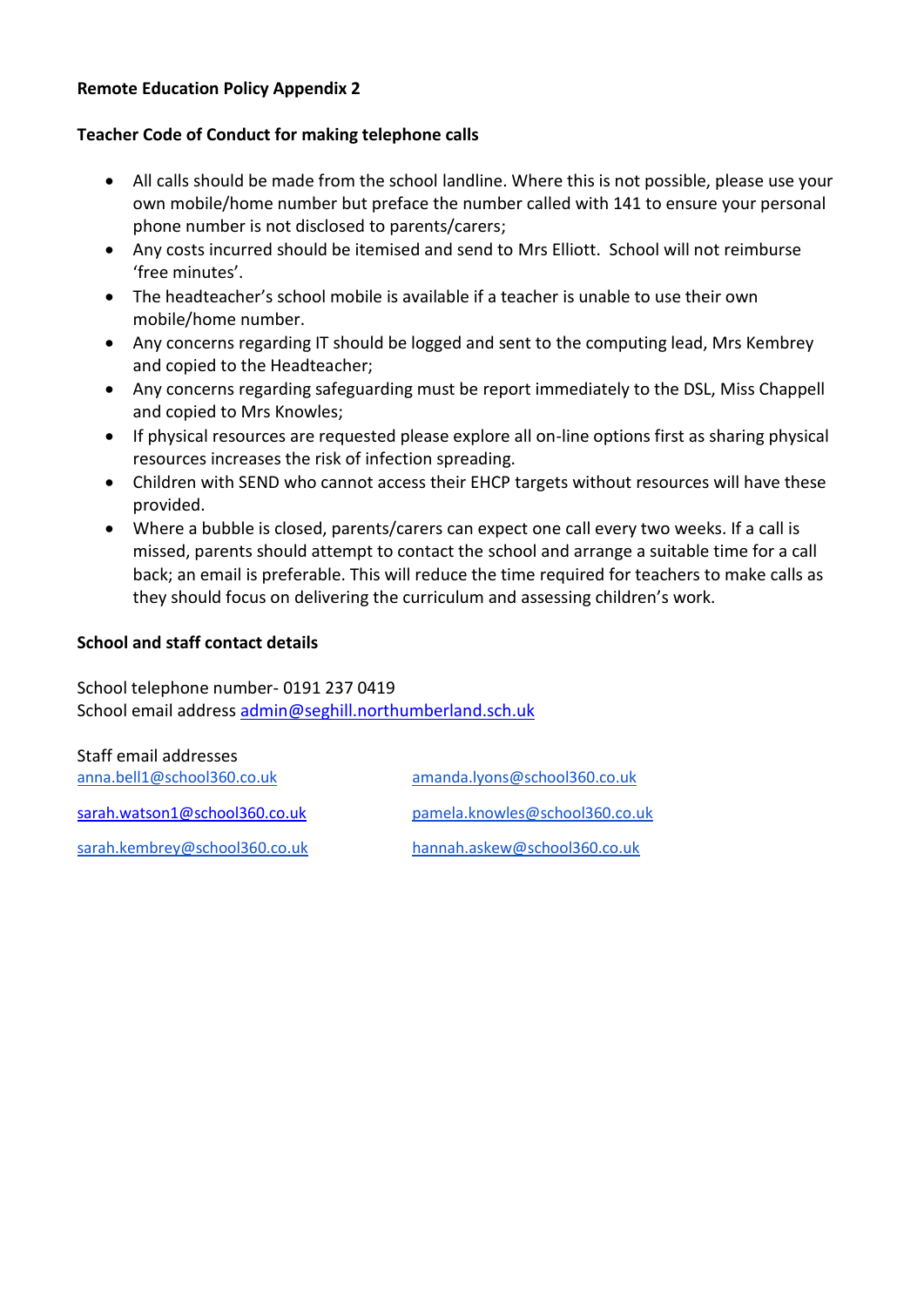### **Remote Education Policy Appendix 3**

### **Acceptable Use Policy Agreement**

I understand that I must use school systems in a responsible way, to ensure that there is no risk to my safety or to the safety and security of the systems and other users.

### **For my own personal safety:**

- I understand that Seghill First School will monitor my use of the systems, devices and digital communications.
- I will keep my username and password safe and secure I will not share it, nor will I try to use any other person's username and password.
- I will be aware of "stranger danger", when I am communicating on-line.
- I will not disclose or share personal information about myself or others when on-line (this could include names, addresses, email addresses, telephone numbers, age, gender, educational
- details, financial details etc).
- I will immediately report any unpleasant or inappropriate material or messages or anything that makes me feel uncomfortable when I see it on-line.

## **I understand that everyone has equal rights to use technology as a resource and:**

- I understand that the school systems and devices are primarily intended for educational use and that I will not use them for personal or recreational use unless I have permission.
- I will not try (unless I have permission) to make large downloads or uploads that might take up internet capacity and prevent other users from being able to carry out their work.
- I will not use the school systems or devices for on-line gaming, on-line gambling, internet shopping, file sharing, or video broadcasting (eg YouTube).
- $\bullet$  I will act as I expect others to act toward me.
- I will respect others' work and property and will not access, copy, remove or otherwise alter any other user's files without the owner's knowledge and permission.
- I will be polite and responsible when I communicate with others, I will not use strong, aggressive or inappropriate language and I appreciate that others may have different opinions
- I will not take or distribute images of anyone without their permission.

### **I recognise that the school has a responsibility to maintain the security and integrity of the technology it offers me and to ensure the smooth running of the school:**

- I understand the risks and will not try to upload, download or access any materials which are illegal or inappropriate or may cause harm or distress to others, nor will I try to use any programmes or software that might allow me to bypass the filtering / security systems in place to prevent access to such materials.
- I will immediately report any damage or faults involving equipment or software, however this may have happened.
- I will not open any hyperlinks in emails or any attachments to emails if:
	- o I do not know and trust the person / organisation who sent the email;
	- $\circ$  I have any concerns about the validity of the email (due to the risk of the attachment containing viruses or other harmful programmes)
- I will not install or attempt to install or store programmes of any type on any school device, nor will I try to alter computer settings unless directed by a teacher.